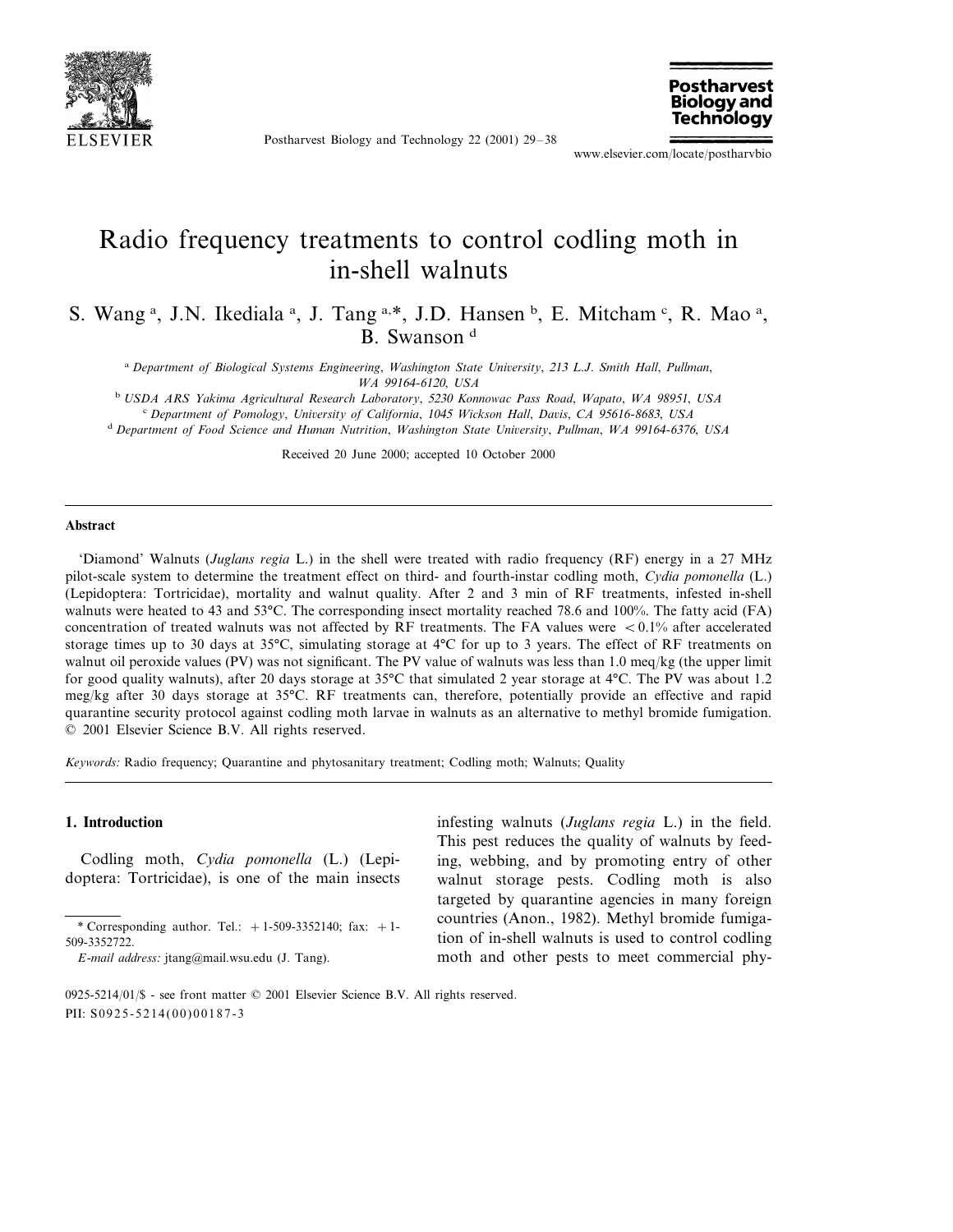tosanitation requirements (Hartsell et al., 1991). However, the use of methyl bromide will be sharply restricted or eliminated by 2005 (Johnson et al., 1998), because of its high ozone depletion potential (Anon., 1995). Furthermore, an alternative fumigant phosphine used for phytosanitation purposes requires long periods of fumigation time  $(>10$  h) (Yokoyama et al., 1993) and may be subjected to future environmental restrictions (USEPA, 1998). Therefore, there is an urgent need to develop a practical alternative to control insect pests in walnuts while having minimum impact on walnut quality.

Conventional hot air or hot water disinfestation methods are suggested as alternatives to chemical fumigation. Much research on different fruit types and insect species has been conducted using hot water or air treatments alone or in combination with cold or controlled-atmosphere storage conditions (Tang et al., 2000). Hot water treatment is more efficient than hot air heating. Poor heat conduction within fruits during forced hot air or water heating results in long treatment times (Hansen, 1992) which are often detrimental to the quality of treated commodities.

A potential alternative disinfestation treatment involves the use of radio frequency (RF) energy. RF energy interacts with dielectric materials, such as fruits and nuts, to generate heat as a result of converting electromagnetic energy into thermal energy. The US Federal Communications Commission (FCC) has allocated  $13.56 \pm 0.067$ ,  $27.12 + 0.160$ , and  $40.68 + 0.020$  MHz radio frequencies for industrial, scientific, and medical (ISM) heating applications. The two main advantages of RF heating for walnuts compared with conventional heating methods are (1) fast and potentially more uniform heating that can lead to the development of continuous treatment processes, and (2) ability to treat walnuts sealed in plastic containers to avoid post-treatment contamination. In addition, RF treatments leave no chemical residue on commodities and have no known impact on the environment. For treating in-shell walnuts, RF energy interacts directly with walnut kernels through the shells and can significantly reduce the amount of time required for walnuts to reach the temperature lethal to insects

as compared with conventional heating methods. Earlier research on RF treatments to control insects in cereal grain and pecans has been reviewed by Hallman and Sharp (1994) and Nelson (1996). Appropriately designed RF treatments can kill insects in these cited host materials. Dielectric property measurements suggest possible preferential heating for wheat weevil in wheat in the RF range of 10–100 MHz. But the accepted use of inexpensive chemical fumigation hindered the research using RF treatments (Nelson, 1996). Furthermore, most of earlier insect control studies were conducted without prior knowledge of the thermal death kinetics of target insects. The research most related to this study was reported by Nelson and Payne (1982), in which they applied a 40 MHz RF heat treatment to inactivate pecan weevil, *Curculio caryae* (Horn) (Coleoptera: Curculionidae), both in in-shell and broken pecans. A complete kill of insects was achieved at 53°C in pecan pieces of 2.6% moisture content and at 80°C in pecan pieces of 6.1% moisture content. However, the impact of the treatments on pecan oil quality was not reported.

Walnuts contain approximately 60% lipids and 54% unsaturated fatty acids (Mate and Krochta, 1997). Oxidation of unsaturated fatty acids is the primary reason for quality degradation. Oxidative rancidity results from interactions between radicals and the hydrogen atoms adjacent to unsaturated double bonds. The lipid eventually breaks down to small molecular compounds, such as aldehydes, ketones, alcohol and acids. Some of these compounds have very low flavor threshold concentrations and will result in undesirable offflavors. Oxidative rancidity is enhanced by the presence of oxygen, increased temperatures and storage times. Peroxides are a product of the first step of oxidation of unsaturated fatty acids. Therefore, the peroxide value (PV) of pressed walnut oil is often selected as an indicator of walnut quality. A PV greater than 1.0 meq/kg is associated with the onset of oxidative rancidity (Forbus et al., 1980; Fourie and Basson, 1989).

Hydrolytic rancidity, on the other hand, results from enzymatic hydrolysis of triacylglyerols and the release of fatty acids (FA). The FA may contribute a soapy flavor and an off-flavor to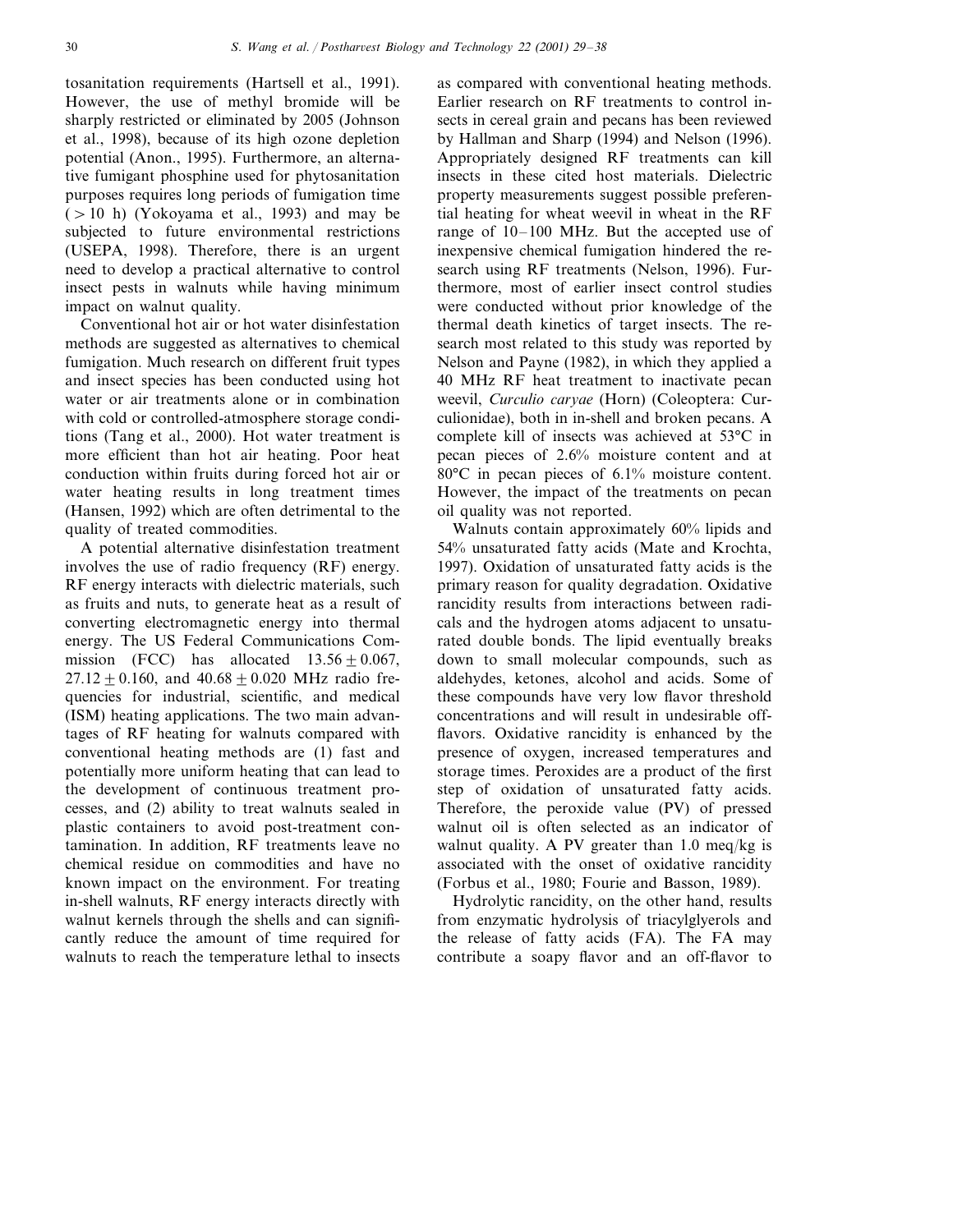walnuts. Determination of the PV and FA values will assess the potential effect of RF treatments on walnut quality during short- and long-term storage.

The objective of this study was to develop a postharvest treatment using RF energy to control codling moth larvae in walnuts in the shell based on the available thermal death kinetics of codling moth. A pilot-scale 27 MHz RF system was used to study process parameters leading to a complete kill of third- and fourth-instar codling moth. The effects of selected thermal treatments and storage conditions on the PV and FA values of the treated walnuts were also examined.

## **2. Materials and methods**

#### <sup>2</sup>.1. *RF heating theory and experimental system*

Dielectric materials including most agricultural products store a part of the electric energy and convert a part into heat. The heat generated per unit volume  $(P \text{ in } W/m^3)$  in a dielectric material when exposed to RF energy can be expressed as (Nelson, 1996)

$$
P = 5.56 \times 10^{-11} f E^2 \varepsilon'' \tag{1}
$$

where  $f$  is the frequency (Hz),  $E$  is the electric field intensity (V/m), and  $\varepsilon''$  is the dielectric loss factor. The power coupled into a sample is nearly constant when the electric field intensity and dielectric loss factor do not vary at a fixed frequency. Therefore, at a constant operating condition, the temperature increase in the sample due to absorbed electromagnetic energy is only a function of the heating time. The temperature increase can be estimated by assuming that the electric field is uniform and dielectric properties are relatively constant. The temperature increase  $(\Delta T \text{ in } ^\circ\text{C})$  of the sample during RF heating can be expressed as (Halverson et al., 1996)

$$
\Delta T = \frac{k}{C_{\rm p}m} \Delta t \tag{2}
$$

where  $C_p$  is the specific heat of the sample  $(J/kg)$ °C); *k* is the energy coupling coefficient; *m* is the sample mass (kg);  $P$  is the input power (W); and  $\Delta t$  is the RF heating time (s). According to Eq. (2), the temperature of the sample will increase linearly with the heating time at constant operating conditions.

A 6 kW, 27 MHz pilot-scale RF system (COMBI 6-S, Strayfield International Limited, Workingham, UK) was used to heat walnuts (Fig. 1). The RF system consisted of a transformer, rectifier, oscillator, an inductance-capacitance pair commonly referred to as the 'tank circuit', and the work circuit. The transformer raised the voltage to about 9 kV and the rectifier changed the alternating current to direct current. Direct current was then converted by the oscillator into RF energy at 27 MHz. This frequency was determined by the values of the inductance and capacitor in the tank circuit. The parallel plate electrodes, with sample in-between, acted as the capacitor in the work circuit. The gap of the electrode plates can be changed to adjust RF power coupled to the sample between the two plates. Twenty in-shell walnuts were placed in a closed plastic box  $(19 \times$ 



Fig. 1. Schematic view of the radio frequency heating system.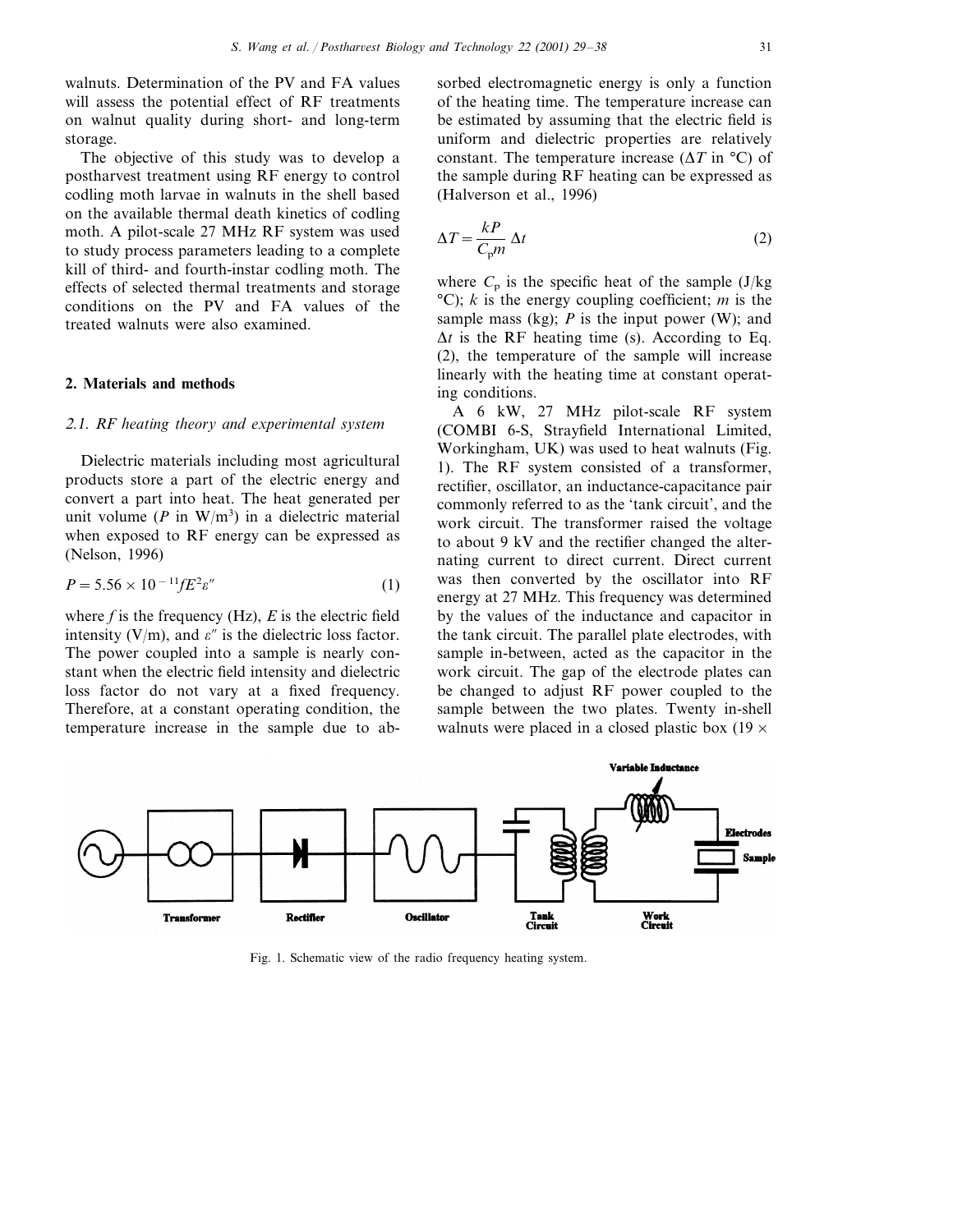$16 \times 6$  cm) made of polyvinyl chloride (PVC). Air in the gap between the electrodes, and the plastic box did not heat during the RF treatment. The gap of the electrodes was adjusted to 6.12 cm to provide 0.4 kW of power.

When RF waves are directed at walnut kernels infested with codling moth larvae, the absorption of RF energy depends on their dielectric loss factors. The difference between the dielectric properties of insects and the host material is important when considering the possibilities of preferential differential heating or insects. The dielectric properties of codling moth larvae and walnuts were determined by the coaxial probe technique (Engelder and Buffer, 1991) using a HP system (Model: 85070B, Hewlett Packard Corp. Santa Clara, CA). The dielectric probe system was calibrated with a standard air-short-triple deionized water calibration procedure. Typical error of the system was 5%. A detailed description of dielectric property measurement for codling moth larvae and fruits is provided in Ikediala et al. (2000a).

#### <sup>2</sup>.2. *Determination of RF treatment time*

The temperature in the walnuts increases linearly with RF heating time if the coupled power remains constant Eq. (2). The experimental conditions for the disinfestation studies were walnut mass  $m = 0.3$  kg and measured RF power input  $P = 0.4$  kW. The coupling factor *k* was selected as 0.2 based on preliminary experiments. The small *k* value was the result of the small quantity of walnuts used in a large RF system. The RF system thus provided a specific RF power level  $(kP/m$  in Eq. (2)) of 0.27 kW/kg. With the specific heat for walnuts of  $C_p = 1.4$  kJ/kg per °C, the final walnut temperature after given RF treatment times was estimated using Eq. (2). When heating walnuts from a room temperature of 20°C, the average walnut temperatures calculated by Eq. (2) were 31, 43 and 54°C for 1, 2 and 3 min heating periods, respectively.

Ikediala et al. (2000b) studied the effect of temperature and time combinations on mortality of fifth-instar codling moth using conduction heating blocks. The thermal-death-time (TDT)

curve of codling moth larvae suggests a complete kill of 200 insects when heated to 48°C and held for 20 min, 50°C for 5 min or 52°C for 2 min. Combining the information and estimated walnut temperatures due to RF heating and the TDT curve for codling moth larvae, 1, 2 and 3 min were selected so that the insects in the walnuts would reach a range of mortality levels after 5 min of holding time at the final temperature. We expected complete mortality of codling moths after 3 min RF heating and (to reach 54°C) 5 min holding.

## <sup>2</sup>.3. *RF treatments*

Walnuts were infested with third- and fourthinstar codling moth by drilling a hole through the shell at a ratio of about one larva per walnut at USDA-ARS, Yakima Agricultural Research Laboratory in Wapato, WA, USA. Twelve plastic boxes each containing 20 infested walnuts were shipped by Federal Express to Washington State University for RF treatments. One box of infested in-shell walnuts was used as the control and one box was used for each treatment run. Two preliminary test runs were carried out to verify walnut kernel temperatures for 2- and 3-min periods of the selected RF treatment time. Immediately after RF treatments, a type T thermocouple (0.8 mm diameter and 0.8 s response time) was used to measure the kernel temperatures of 20 walnuts, by inserting the sensor through pre-drilled holes in the shell. A fiber optic temperature sensor (Photonetics Inc., MetriCor Div., Wakefield, MA, USA) was inserted into the center of a walnut kernel to monitor the temperature profile during RF heating and natural cooling periods.

The three selected RF treatments were repeated two to five times. For each test, walnuts at the initial room temperature (20°C) were treated in the RF pilot-scale system to reach the desired walnut kernel temperature. The treated walnuts were then removed from the cavity and held at ambient for 5 min. The walnut kernel temperature decreased  $\lt$  5°C during the holding period. The walnuts were stored for a day at 4°C to minimize the probable effect of the elevated temperatures on walnut quality, then removed and kept at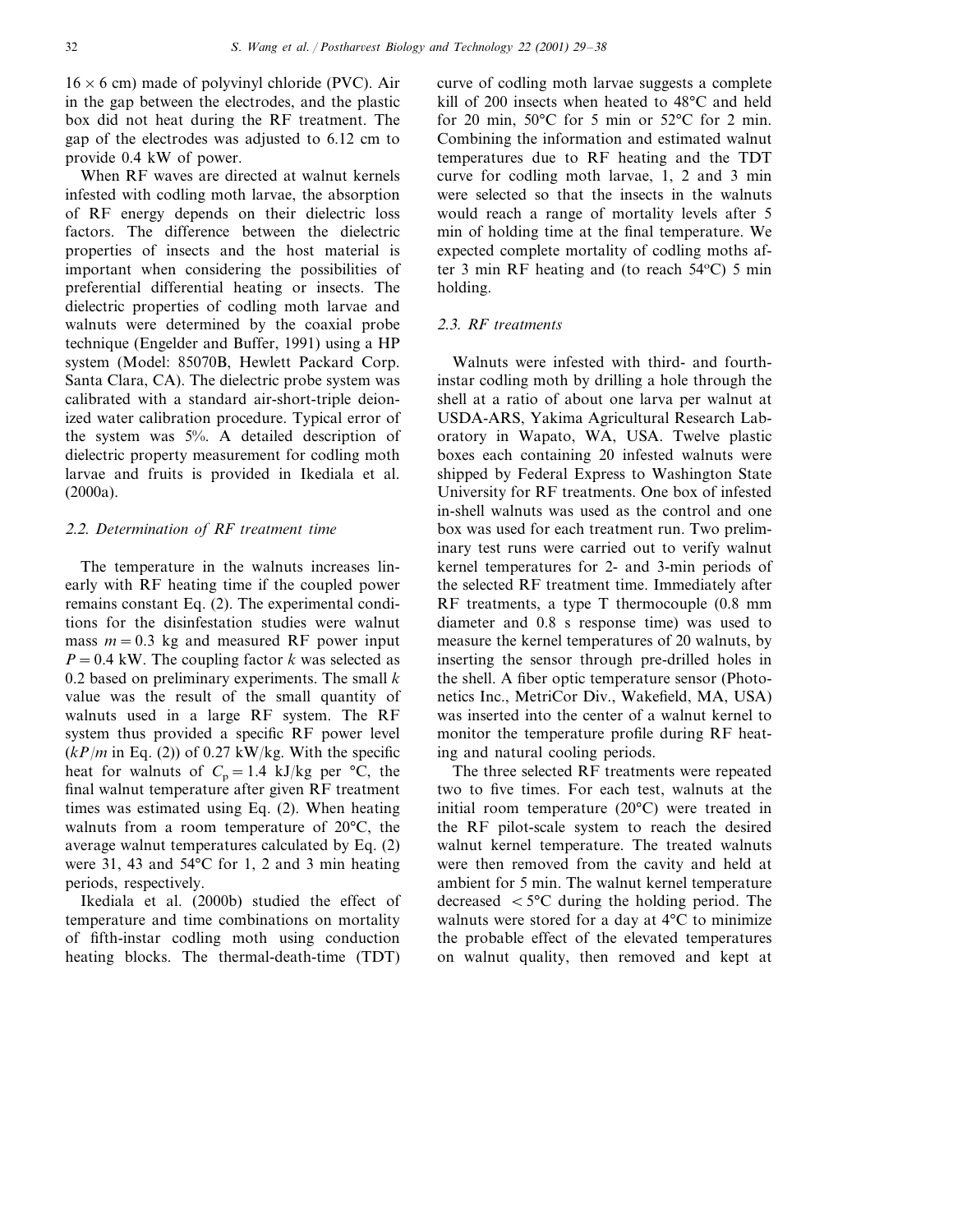room conditions for 1 day to minimize the effect of cold stupor on the insects before examination. Insect mortality was analyzed based on the total number (dead or alive) of recovered insects in the infested walnuts. Dead larvae were defined as larvae that exhibited no movement. Moribund larvae which showed very little or sluggish movement when prodded with a blunt instrument were monitored for 5 days at room temperature in immature apples and a 16-h light:8-h dark lighting regime.

## <sup>2</sup>.4. *Walnut quality analyses*

At elevated temperatures, lipid oxidation reaction can be very rapid. Therefore, walnut quality after the 3 min RF treatment, the most severe treatment used in this study, was analyzed. Twenty freshly harvested walnuts were used as the control, and 120 walnuts were treated in six replicates by 3 min RF heating as tested earlier for the insect mortality. Accelerated shelf life tests of in-shell walnuts were performed in an incubator at 35°C and 30% relative humidity (RH) for 10, 20, and 30 days. These conditions simulated approximately 1, 2 and 3 year storage periods at 4 $\rm ^{4}$ °C, respectively, based on a  $Q_{10}$  value of 3.4 at 35°C, which is defined as the increase of shelf-life, as a ratio, when storage temperature is reduced by 10°C (Taoukis et al., 1997). To distinguish the effect of RF treatments from the effect of storage, untreated walnuts were stored at 35°C and 30% RH for up to 30 days as controls.

After pre-determined storage periods at 35°C, oil was pressed from RF-treated walnuts at room temperature using a CARVER Laboratory Press (Fred S. Carver Inc., Summit, NJ, USA). The peroxide value was determined by the official method (Cd 8–53) of the American Oil Chemists Society (AOCS, 1998a). After titration of the walnut oil in acetic acid/choroform solutions and a blank with 0.01 N sodium thiosulfate solution, the peroxide value was calculated by the following equation

$$
PV = \frac{(S - B) \times N_1 \times 1000}{W}
$$
 (3)



Fig. 2. A typical heating and cooling curve for in-shell walnut kernels subjected to radio frequency energy.

where PV is the peroxide value (meq/kg),  $B$  is titration of the blank (ml) which is the mean of triplicate titrations, *S* is titration of the walnut oil (ml),  $N_1$  is the normality of sodium thiosulfate solution, and *W* is the weight of the walnut oil (g).

Fatty acid value was determined by the AOCS standard method Ca 5a–40 (AOCS, 1998b). Based on the titration of the walnut oil with 0.1 N NaOH solution, fatty acid value was calculated by the following equation

$$
FA = \frac{V \times N_2 \times 28.2}{W}
$$
 (4)

where FA is defined as fatty acid (% oleic acid), *V* is titration of the walnut oil (ml), and  $N_2$  is normality of NaOH solution, accurately standardized by the procedure described in AOCS specification H 12–52 (AOCS, 1998c). Assays for both PV and FA values were conducted in duplicate. Analysis of variance (ANOVA) was performed using Minitab statistical software to determine the effects of RF treatments and storage conditions on walnut quality.

## **3. Results and discussion**

#### 3.1. *Walnut temperature*

A typical temperature-time profile for an inshell walnut kernel during RF treatment is shown in Fig. 2. Walnut kernel temperature increased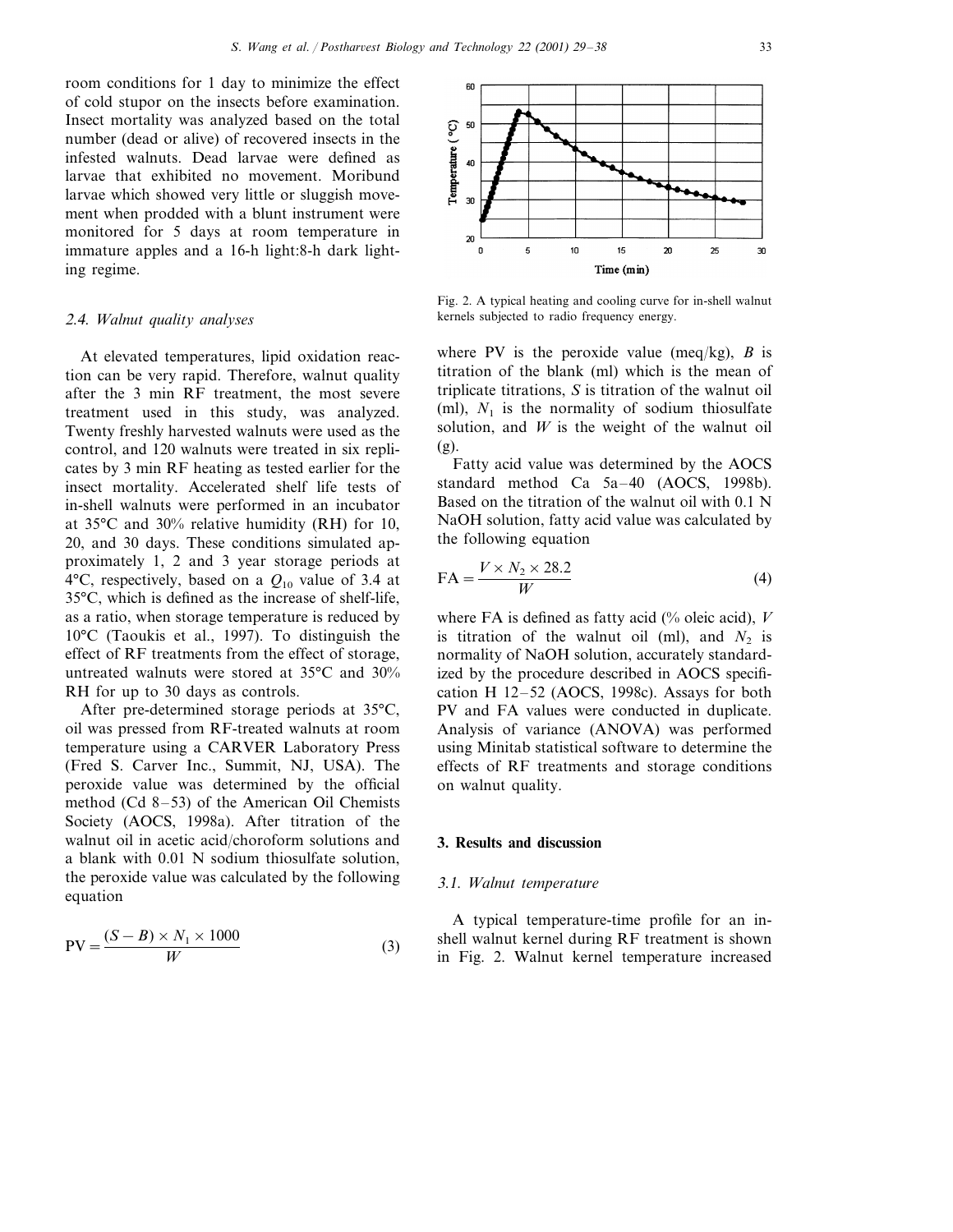

Fig. 3. Typical heating and cooling curves for in-shell walnut void and kernel when subjected to forced hot air treatment (air temperature, 53°C; air velocity, 1 m/s).

linearly with process time as predicted by Eq. (2). The heating rate, as indicated by the slope of the temperature profile during the heating period, can be adjusted by RF power input into the walnuts to control process time while achieving the same final temperature. Thus, RF treatments provide a major advantage over conventional heating methods. In hot air treatments, the heating rate decreases as the product temperature approaches the medium temperature, resulting in prolonged heating (Soderstrom et al., 1996). Typical temperature-time curves for walnut kernels and in-shell air void during a hot-air treatment (53°C at 1 m/s air velocity) are shown in Fig. 3. The rise of kernel temperature lagged significantly behind that of in-shell void temperature which in turn increased very slowly with treatment time once it reached within about 10°C of the hot air temperature. This was the result of significant thermal resistance in the porous walnut shell and the in-shell void that hindered the transfer of thermal energy from the hot air outside of the walnut shell. RF energy, on the other hand, was applied directly to walnut kernels in shell and generated heat in the insects and walnut kernels. The treatment based on RF energy can, therefore, significantly reduce heating time allowing for development of a continuous process.

In the pilot-scale RF system, the walnut kernel temperatures increased to an average of 53°C in about 3 min. Following RF heating, the walnut temperature decreased by less than 5°C during exposure to still air at 20°C for 5 min. This cooling rate can be increased by cold air circulation to reduce the potential heat effects on walnut quality. Walnut kernel temperatures were measured from 20 samples for each 2 and 3 min RF treatments. In the 2 min RF treatment, the mean value and standard deviation of the kernel temperature were 42.6 and 2.5°C. With the 3 min RF treatment, the mean value and standard deviation of the kernel temperature reached 53.3 and 3.6°C. These two temperatures agreed with the calculated temperatures of 43 and 54°C using Eq. (2). The large standard deviation of the measured temperatures was probably due to a non-uniform RF electromagnetic field in the walnut shell and different walnut properties.

## 3.2. *Codling moth mortality*

Evaluation of infested and control walnuts indicated no mortality due to shipment of the infested samples for treatment (Table 1). Insect mortality reached 47.5, 78.6 and 100% following 1, 2 and 3 min RF heating treatments, respectively. In general, increasing treatment time under given operating conditions resulted in increased walnut kernel temperatures, and thus increasing larvae

Table 1

Mortality of third- and fourth-instar codling moth larvae in walnuts after radio frequency (27 MHz) treatments

| Treatments    | $#$ Total recovered | $#$ Alive | $#$ Dead | Repeat number $(n)$ | Mortality $\pm$ S.D. (%) |
|---------------|---------------------|-----------|----------|---------------------|--------------------------|
| Control       |                     |           |          |                     |                          |
| 1 min heating | 61                  | 32        | 29       |                     | $47.5 + 11$              |
| 2 min heating | 84                  | 18        | 66       |                     | $78.6 \pm 6$             |
| 3 min heating | 70                  |           | 70       |                     | $100 + 0$                |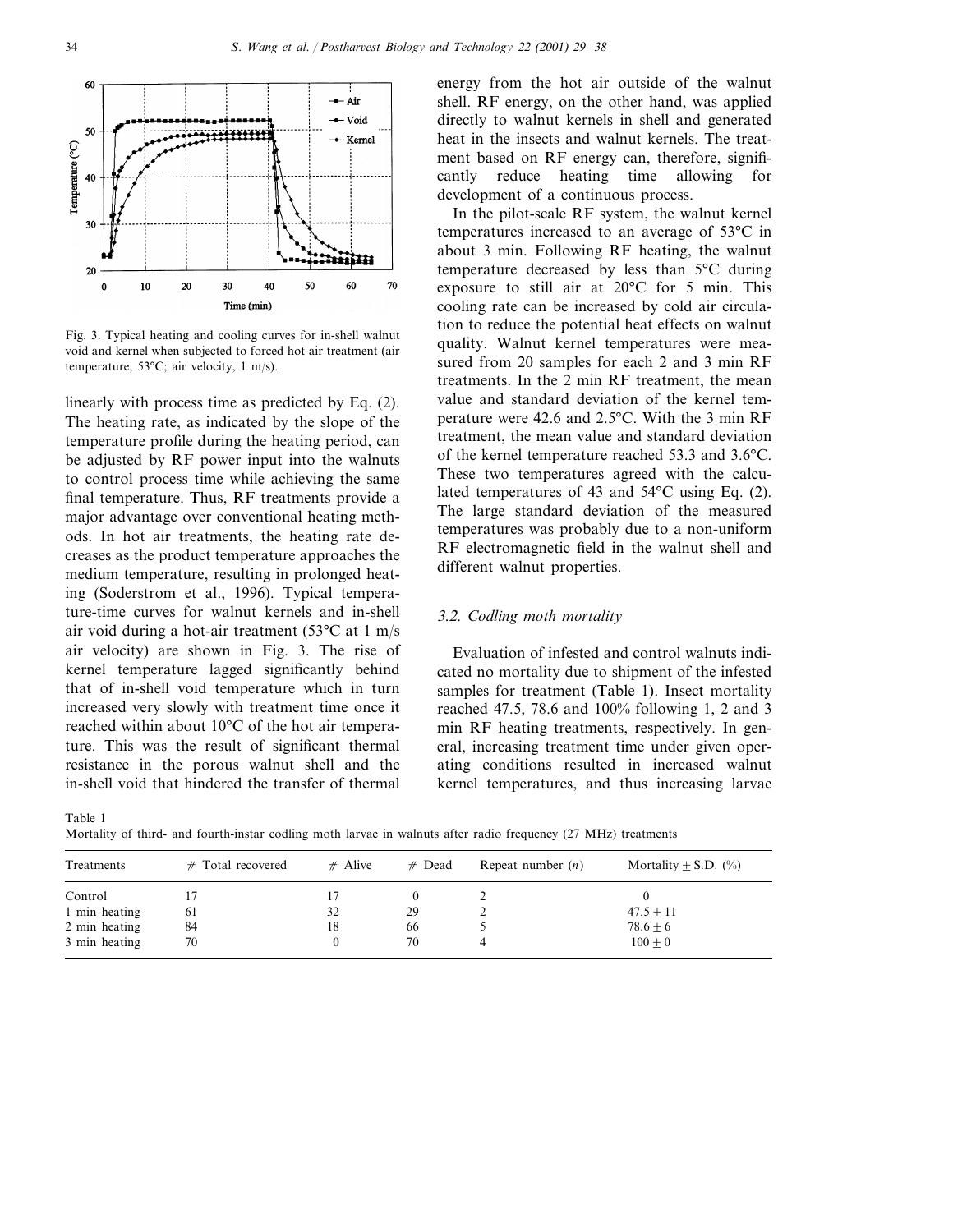| Storage time at $35^{\circ}$ C | Peroxide value $(meq/kg)$ |               | Fatty acid $(\% )$ |               |
|--------------------------------|---------------------------|---------------|--------------------|---------------|
| Day                            | Control                   | RF treated    | Control            | RF treated    |
| $\theta$                       | $0.26 + 0.04$             | $0.28 + 0.04$ | $0.08 + 0.01$      | $0.08 + 0.01$ |
| 10                             | $0.49 + 0.05$             | $0.51 + 0.05$ | $0.08 + 0.01$      | $0.09 + 0.01$ |
| 20                             | $0.93 + 0.05$             | $0.98 + 0.05$ | $0.10 + 0.01$      | $0.08 + 0.01$ |
| 30                             | $1.04 + 0.05$             | $1.17 + 0.05$ | $0.11 + 0.01$      | $0.10 + 0.01$ |

Quality characteristics (means  $\pm$  S.D. over duplication) of in-shell walnuts treated by radio frequency energy (3 min)

mortality. A similar effect was observed in an earlier study with codling moth larvae in cherries following 915 MHz microwave treatments (Ikediala et al., 1999). The present study also showed that 1 and 2 min treatment periods were inadequate to control codling moth larvae in walnuts. These results were expected based on the thermaldeath-time curve obtained in our earlier study (Ikediala et al., 2000b).

#### 3.3. *Walnut quality*

Table 2

The effect of RF treatments on the PV and FA values in pressed walnut oil are summarized in Table 2. The RF treatments did not significantly affect the FA values of RF-treated walnuts during accelerated storage at 35°C for up to 30 days. The mean PV value in the walnuts increased slightly from 0.26 to 0.28 meq/kg due to the 3 min RF treatment, but this difference was not statistically significant  $(P > 0.05)$ . There was no difference between the PV of RF-treated walnuts and the control after storage at 35°C for up to 20 days. The PV of treated walnuts were slightly larger than the control after storage at 35°C for 30 days, which simulates 3-year storage at 4°C. However, walnuts are rarely stored that long. The RF treatments used in our study, therefore, appeared to have no effect on walnut quality. This is likely due to the short times that walnuts were exposed to an elevated temperature. Johnson et al. (1992) also observed that walnuts treated by hot air at 55°C for 1 h showed no increase in rancidity after 9 months of storage at 20°C. The reaction rate can be introduced based on the Arrhenius relationship

$$
k = k_{\text{ref}} e^{-E_A/R(1/T - 1/T_{Ref})}
$$
\n(5)

where  $k$  is reaction rate constant,  $E_A$  is activation energy (J/mol), *R* is universal gas constant (8.314  $J/Kmole$ , *T* is absolute temperature  $(K)$ , subscript 'ref' stands for reference. The activation energy  $E_A$  for lipid oxidation in general is about 100 kJ/mole (Taoukis et al., 1997), and the reaction rate of lipid oxidation at 53°C is about 3.2 times larger than at 43°C. That is, 5 min at 53°C is equivalent to about 16 min at 43°C. A commercial hot air drying process in bins normally lasts more than 10 h at about 43°C (Thompson et al., 1998). Therefore, the RF treatments would cause less lipid oxidation than commercial drying operations.

The PV of the oils pressed from both the RFtreated and control walnuts increased steadily with storage time at 35°C. According to Diamond Walnut Growers, Inc. of California, established standards of the walnut industry for acceptable walnuts contain less than 0.6% FA and PV of less than 1.0 meq/kg oil (Lindsay, private communication, 1999). Bossell (1989) also suggested that freshly refined fats should have PVs of less than 1 meq/kg. Walnuts treated with RF for 3 min in this study had FA and PV values within the limits for quality walnuts even after 20 days storage at 35°C. The PV, however, increased to 1.17 meg/kg after 30 days storage at 35°C. These results showed that 3 min RF heating at 27 MHz was effective for killing all the codling moth larvae in in-shell walnuts with no adverse effect on walnut quality.

#### 3.4. *Discussion*

The experimental results showed that 3 min of RF heating resulted in 100% mortality of codling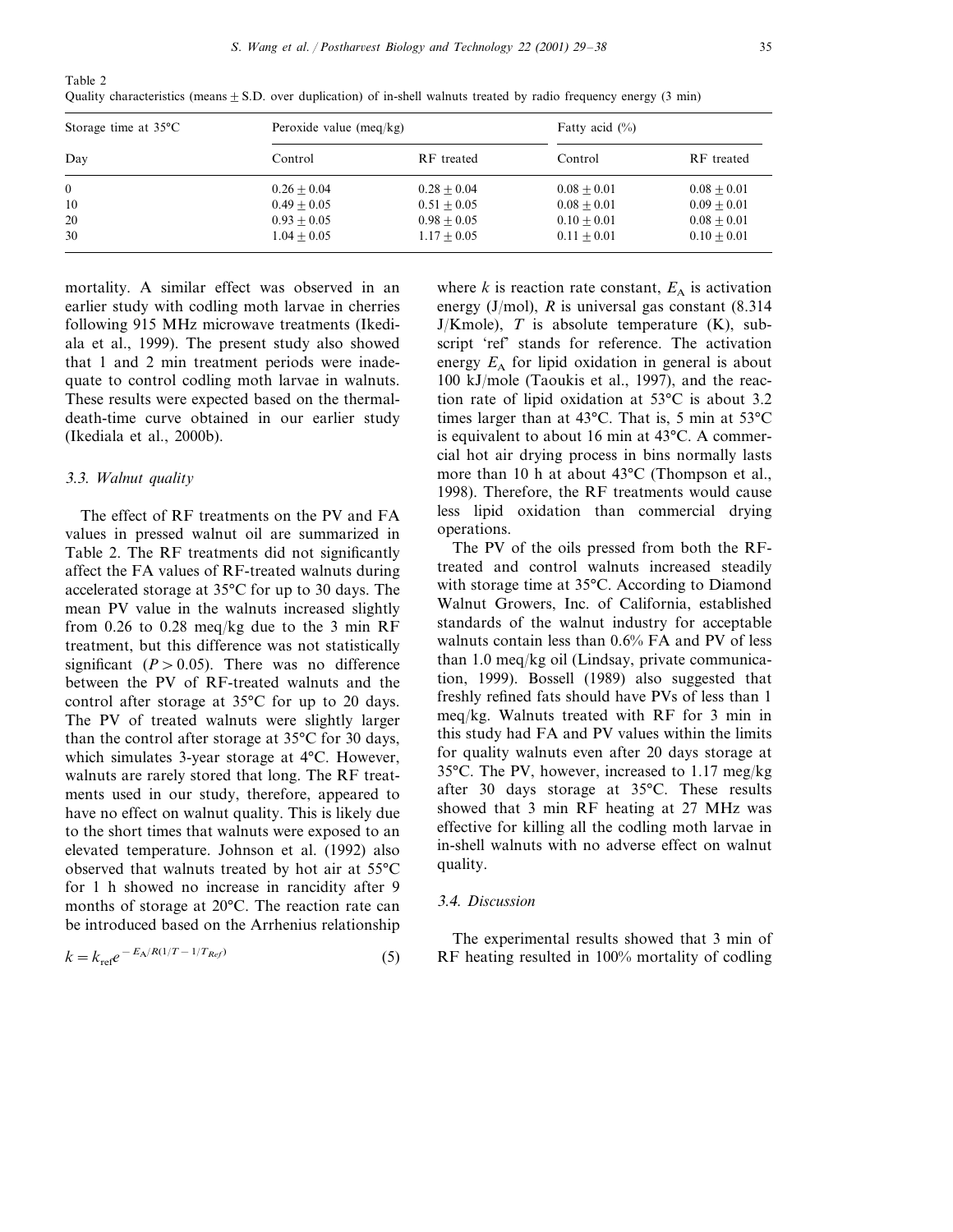moth larvae (Table 1). However, the measured walnut kernel temperatures during each test were not uniform and a minimum final temperature of 49°C was observed. Based on the earlier determined thermal-death-time curve for 100% codling moth mortality, it is expected that a treatment temperature of 49°C with a 5 min holding period is not adequate to completely kill the insects. The unexpected complete kill with 3 min RF treatment can be explained by preferential heating of codling moth larvae infesting the walnuts. Based on RF heating theory and dissipated power calculations in Eq. (1), the absorption of RF energy is proportional to the dielectric loss factor of the materials. The dielectric loss factor was clearly different between codling moth larvae and walnut kernels, especially in the RF range (Fig. 4). The dielectric loss factor of the insects was much higher than that of walnuts, similar to that found by Nelson (1991) for weevils and wheat. Codling moth larvae might absorb more energy than walnuts when subjected to the same electromagnetic field. According to the temperature increase in the material from Eq. (2), a higher temperature in codling moth larvae than in walnut kernels is expected. The much larger dielectric loss factor of codling moths may account for the complete kill

of the pests with a 3 min RF heating under our test conditions.

The final temperature of the insects after RF treatments and the post-treatment holding time at or close to the end temperature are the two most important factors that determine insect mortality. The 3 min RF treatment selected in this study to give 100% codling moth mortality in in-shell walnuts is specific to the power level  $(0.27 \text{ kW/kg})$ selected for our tests, and the mass of the walnuts used for each test. The end temperature can be achieved by different combinations of RF power applied into the walnuts (kP) per unit mass of the walnuts  $(m)$  and RF treatment time  $(\Delta t)$ , as indicated in Eq. (2). This allows for flexibility in future design of RF treatments to satisfy the needs of the walnut industry and allows for a shorter treatment than the current 3 min treatment.

Moist materials in general have high dielectric loss factors and, therefore, RF energy can be preferentially coupled into the products. As a result, RF energy is very effective in drying moist products, and is commercially used to finish-dry bakery products. In-shell walnuts are often washed and air-dried in bins before moving to markets. RF treatments may achieve the tasks of



Fig. 4. Dielectric loss factor  $(\epsilon'')$  of codling moth larvae and walnuts as a function of frequency.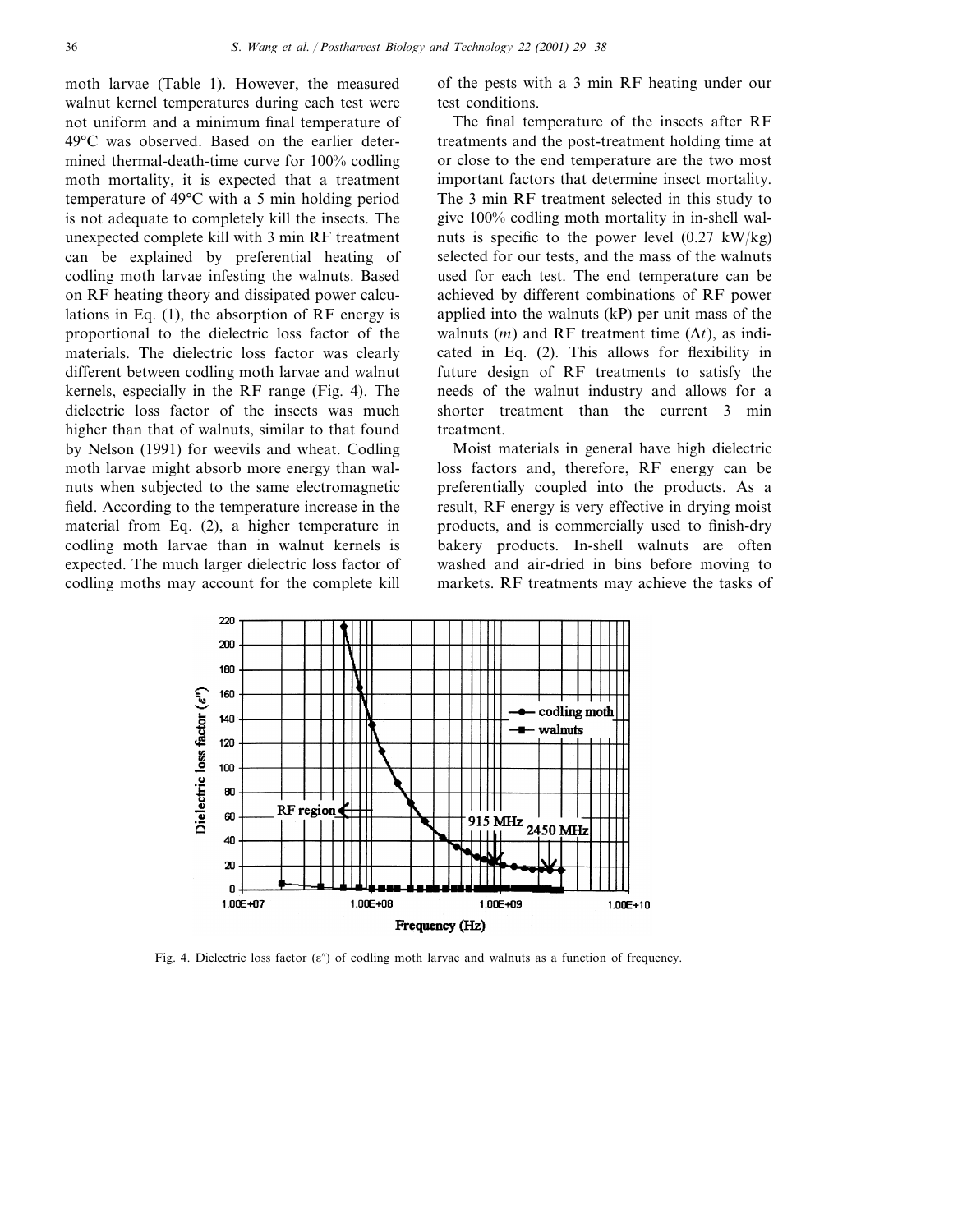both controlling insect pests and drying washed walnuts to reduce operation time and cost.

#### **4. Conclusions**

The final walnut kernel temperature is a key factor both for insect mortality and walnut quality. The mean kernel temperatures after 2 and 3 min RF treatments in a pilot-scale system were 43 and 53°C. Codling moth larvae mortality reached 47.5, 78.6 and 100% after 1, 2 and 3 min heating periods, respectively.

The effect of RF treatments on PV and FA values of walnuts was not significant, indicating that in-shell walnuts were tolerant of a short exposure to the selected treatment temperatures less than or equal to 53°C.

The results of this study were obtained from experiments using a pilot-scale RF system with relatively small infested in-shell walnuts ( $\sim$  300 g) in small boxes  $(19 \times 16 \times 6$  cm). For industrial applications in which large volumes of walnuts need to be treated, it is necessary to design a continuous treatment system with conveyor belts moving multi-layers of walnuts through RF applicators. Studies of scale-up conditions to provide uniform RF energy to walnuts over relatively wide conveyor belts are necessary.

## **References**

- Anon., 1982. Plant protection law enforcement regulations. Minsterial Ordinance No. 848, Article 3, annexed table. Ministry of Agricultural, Forestry and Fisheries, Seoul, Korea.
- Anon., 1995. Montreal protocol on substances that deplete the ozone layer. Report of methyl bromide technical options committee: 1995 Assessment. United Nations Environmental Program, Ozone Secretariat, Nairobi, Kenya.
- AOCS, 1998a. AOCS official method Cd 8-53: peroxide value acetic acid-chloroform method, in Official Methods and Recommended Practices of the American Oil Chemists.
- AOCS, 1998b. AOCS official method Ca 5a-40: free fatty acids, in Official Methods and Recommended Practices of the American Oil Chemists.
- AOCS, 1998c. AOCS specification H 12-52: standard sodium hydroxide solution, in Official Methods and Recommended Practices of the American Oil Chemists.
- Bossell, J.B., 1989. Measurement of rancidity. In: Allen, J.C., Hamilton, R.J. (Eds.), Rancidity in Foods, second ed. Elsevier, London Chapter 2.
- Engelder, D.S., Buffer, C.R., 1991. Measuring dielectric properties of food products at microwave frequencies. Microwave World 12 (1), 6–15.
- Forbus, W.R., Senter, S.D., Lyon, B.G., Dupuy, H.P., 1980. Correlation of objective and subjective measurements of pecan kernel quality. J. Food Sci. 45, 1376–1379.
- Fourie, P.C., Basson, D.S., 1989. Predicting occurrence of rancidity in stored nuts by means of chemical analysis. Lebensm. Wiss. U.-Technol. 22, 251–253.
- Hallman, G.J., Sharp, J.L., 1994. Radio frequency heat treatments. In: Sharp, J.L., Hallman, G.J. (Eds.), Quarantine Treatments for Pests of Food Plants. Westview Press, San Francisco, CA, pp. 165–170.
- Halverson, S.L., Burkholder, W.E., Bigelow, T.S., Norsheim, E.V., Misenheimer, M.E., 1996. High-power microwave radiation as an alternative insect control method for stored products. J. Econ. Entomol. 89, 1638–1648.
- Hansen, J.D., 1992. Heating curve models of quarantine treatments against insect pests. J. Econ. Entomol. 85, 1846– 1854.
- Hartsell, P.L., Vail, P.V., Tebbets, J.C., Nelson, H.D., 1991. Methyl bromide quarantine treatment for codling moth (Lepidoptera:Tortricidae) in unshelled walnuts. J. Econ. Entomol. 84, 1289–1293.
- Ikediala, J.N., Tang, J., Neven, L.G., Drake, S.R., 1999. Quarantine treatment of cherries using 915 MHz microwaves: temperature mapping, codling moth mortality and fruit quality. Postharvest Biol. Technol. 16, 127–137.
- Ikediala, J.N., Tang, J., Drake, S.R., Neven, L.G., 2000a. Dielectric properties of apple cultivars and codling moth larvae. Trans. ASAE,. 43, 1175-1184.
- Ikediala, J.N., Tang, J., Wig, T., 2000b. A heating block system for studying thermal death kinetics of insect pests. Trans. ASAE,. 43, 351-358.
- Johnson, J.A., Bolin, H.R., Fuller, G., Thompson, J.F., 1992. Efficacy of temperature treatment for insect disinfestation of dried fruits and nuts. Walnut Research Reports, Walnut Marketing Board, pp. 156-171.
- Johnson, J.A., Vail, P.V., Soderstrom, E.L., Curtis, C.E., Brandl, D.G., Tebbets, J.S., Valero, K.A., 1998. Integration of nonchemical postharvest treatments for control of navel orangeworm (Lepidotera:Pyralidae) and Indianmeal moth (Lepidotera:Pyralidae) in walnuts. J. Econ. Entomol. 91, 1437–1444.
- Mate, J.I., Krochta, J.M., 1997. Whey protein and acetylated monoglyceride edible coatings: effect on the rancidity process of walnuts. J. Agric. Food Chem. 45, 2509–2513.
- Nelson, S.O., Payne, J.A., 1982. RF dielectric heating for pecan weevil control. Trans. ASAE 31, 456–458.
- Nelson, S.O., 1991. Dielectric properties of agricultural products: measurements and applications. IEEE Trans. Electr. Insul. 26, 845–869.
- Nelson, S.O., 1996. Review and assessment of radio-frequency and microwave energy for stored-grain insect control. Trans. ASAE 39, 1475–1484.